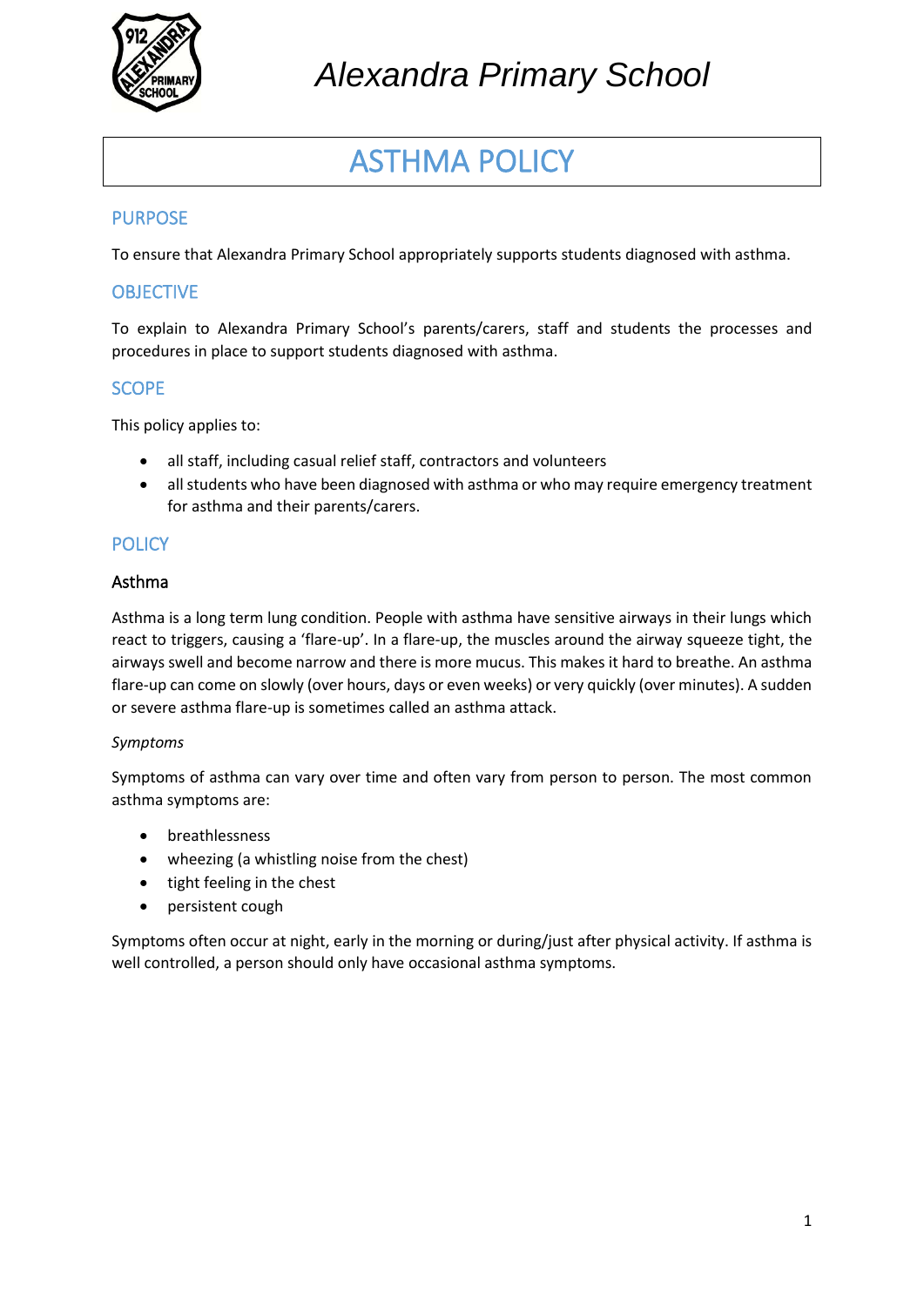

#### *Triggers*

A trigger is something that sets off or starts asthma symptoms. Everyone with asthma has different triggers. For most people with asthma, triggers are only a problem when asthma is not well controlled with medication. Common asthma triggers include:

- 
- smoke (cigarette smoke, wood smoke from open fires, burn-offs or bushfires)
- house dust mites moulds
- 
- chemicals such as household cleaning products
- 
- laughter or emotions, such as stress
- exercise colds/flu
	- weather changes such as thunderstorms and cold, dry air
	-
	- pollens animals such as cats and dogs
		- deodorants (including perfumes, aftershaves, hair spray and aerosol deodorant sprays)
- food chemicals/additives certain medications (including aspirin and anti-inflammatories)

#### Asthma management

If a student diagnosed with asthma enrols at Alexandra Primary School:

- 1. Parents/carers must provide the school with an Asthma Action Plan which has been completed by the student's medical practitioner. The plan must outline:
	- the prescribed medication taken by the student and when it is to be administered, for example as a pre-medication to exercise or on a regular basis
	- emergency contact details
	- the contact details of the student's medical practitioner
	- the student's known triggers
	- the emergency procedures to be taken in the event of an asthma flare-up or attack.
- 2. Parents/carers should also provide a photo of the student to be included as part of the student's Asthma Action Plan.
- 3. Alexandra Primary Scholl will keep all Asthma Action Plans:
	- In the Office, classroom for primary school students, the staffroom and sick bay.
- 4. School staff may also work with parents/carers to develop a Student Health Support Plan which will include details on:
	- how the school will provide support for the student
	- identify specific strategies
	- allocate staff to assist the student

Any Student Health Support Plan will be developed in accordance with Alexandra Primary School's Healthcare Needs Policy.

- 5. If a student diagnosed with asthma is going to attend a school camp or excursion, Alexandra Primary School parents/carers are required to provide any updated medical information.
- 6. If a student's asthma condition or treatment requirements change, parent/carers must notify the school and provide an updated Asthma Action Plan.
- 7. School staff will work with parents/carers to review Asthma Action Plans (and Student Health Support Plans) once a year.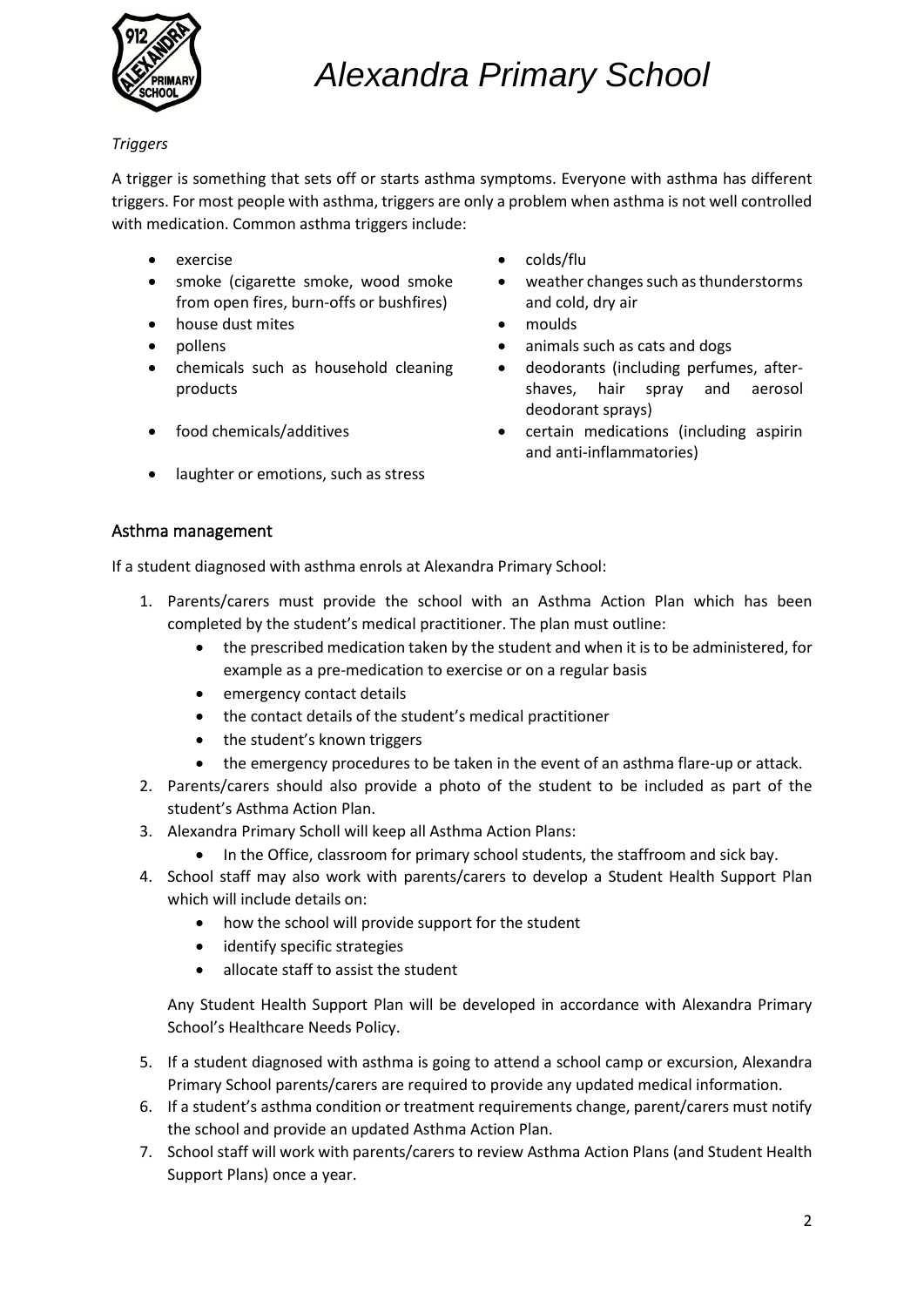

### Student asthma kit

All students diagnosed with asthma are required to have a student asthma kit at school which contains:

- their own prescribed reliever medication labelled with the student's name
- their spacer (if they use one)

Student asthma kits will be stored in their classroom.

#### Asthma emergency response plan

If a student is:

- having an asthma attack
- difficulty breathing for an unknown cause, even if they are not known to have asthma

School staff will endeavour to follow the Asthma First Aid procedures outlined in the table below. School staff may contact Triple Zero "000" at any time.

| <b>Step</b> | <b>Action</b>                                                                                                                                                            |  |  |  |  |
|-------------|--------------------------------------------------------------------------------------------------------------------------------------------------------------------------|--|--|--|--|
| 1.          | Sit the person upright                                                                                                                                                   |  |  |  |  |
|             | Be calm and reassuring                                                                                                                                                   |  |  |  |  |
|             | Do not leave them alone                                                                                                                                                  |  |  |  |  |
|             | Seek assistance from another staff member or reliable student to locate the<br>$\bullet$<br>student's reliever, the Asthma Emergency Kit and the student's Asthma Action |  |  |  |  |
|             | Plan (if available).                                                                                                                                                     |  |  |  |  |
|             | If the student's action plan is not immediately available, use the Asthma First<br>$\bullet$<br>Aid as described in Steps 2 to 5.                                        |  |  |  |  |
| 2.          | Give 4 separate puffs of blue or blue/grey reliever puffer:                                                                                                              |  |  |  |  |
|             | Shake the puffer<br>$\bullet$                                                                                                                                            |  |  |  |  |
|             | Use a spacer if you have one                                                                                                                                             |  |  |  |  |
|             | Put 1 puff into the spacer                                                                                                                                               |  |  |  |  |
|             | Take 4 breaths from the spacer                                                                                                                                           |  |  |  |  |
|             | Remember - Shake, 1 puff, 4 breaths                                                                                                                                      |  |  |  |  |
| 3.          | Wait 4 minutes                                                                                                                                                           |  |  |  |  |
|             | If there is no improvement, give 4 more separate puffs of blue/grey reliever as                                                                                          |  |  |  |  |
|             | above                                                                                                                                                                    |  |  |  |  |
|             | (or give 1 more dose of Bricanyl or Symbiocort inhaler)                                                                                                                  |  |  |  |  |
| 4.          | If there is still no improvement call Triple Zero "000" and ask for an ambulance.                                                                                        |  |  |  |  |
|             | Tell the operator the student is having an asthma attack                                                                                                                 |  |  |  |  |
|             | Keep giving 4 separate puffs every 4 minutes until emergency assistance arrives                                                                                          |  |  |  |  |
|             | (or 1 dose of Bricanyl or Symbicort every 4 minutes - up to 3 doses of Symbicort)                                                                                        |  |  |  |  |
| 5.          | If asthma is relieved after administering Asthma First Aid, stop the treatment and                                                                                       |  |  |  |  |
|             | observe the student. Notify the student's emergency contact person and record the                                                                                        |  |  |  |  |
|             | incident                                                                                                                                                                 |  |  |  |  |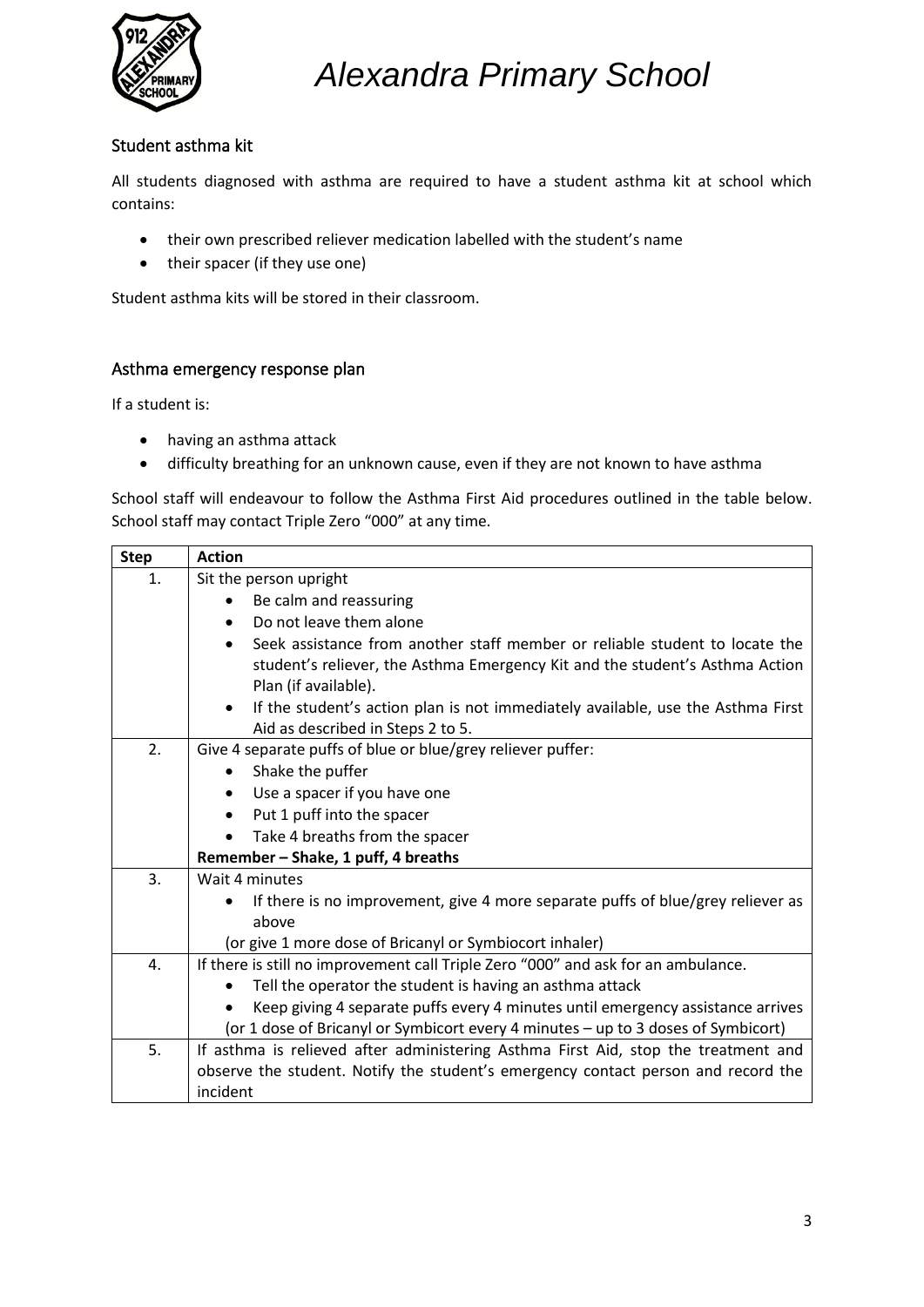

Staff will call Triple Zero "000" immediately if:

- the person is not breathing
- if the person's asthma suddenly becomes worse or is not improving
- if the person is having an asthma attack and a reliever is not available
- if they are not sure if it is asthma
- if the person is known to have anaphylaxis

## Training for staff

Alexandra Primary School will arrange the following asthma management training for staff:

| <b>Staff</b>                               | <b>Completed by</b>                                                                                                                                                                                                              | Course                                                                                                                                                               | Provider                                                      | Cost                                          | <b>Valid for</b> |
|--------------------------------------------|----------------------------------------------------------------------------------------------------------------------------------------------------------------------------------------------------------------------------------|----------------------------------------------------------------------------------------------------------------------------------------------------------------------|---------------------------------------------------------------|-----------------------------------------------|------------------|
| Group 1<br>General<br><b>Staff</b>         | School staff with a direct<br>teaching<br>role<br>with<br>students<br>affected<br>by<br>asthma or other school<br>directed<br>by the<br>staff<br>Principal after conducting<br>a risk assessment.                                | Asthma first aid<br>management for<br>education staff<br>(non-accredited)<br>One hour face-to-<br>face or online<br>training.                                        | Asthma Australia                                              | Free to all<br>schools                        | 3 years          |
| Group 2<br><b>Specific</b><br><b>Staff</b> | Staff working with high<br>risk children with a<br>history of severe asthma,<br>or with direct student<br>wellbeing responsibility,<br>(including nurses,<br>PE/sport teachers, first<br>aid and school staff<br>attending camp) | Course in Asthma<br>Awareness<br>10760NAT<br>OR<br>Course in the<br>management of<br>Asthma Risks and<br>Emergencies in<br>the Workplace<br>22556VIC<br>(accredited) | Any RTO that has<br>this course in their<br>scope of practice | Paid by<br>Alexandra<br><b>Primary School</b> | 3 years          |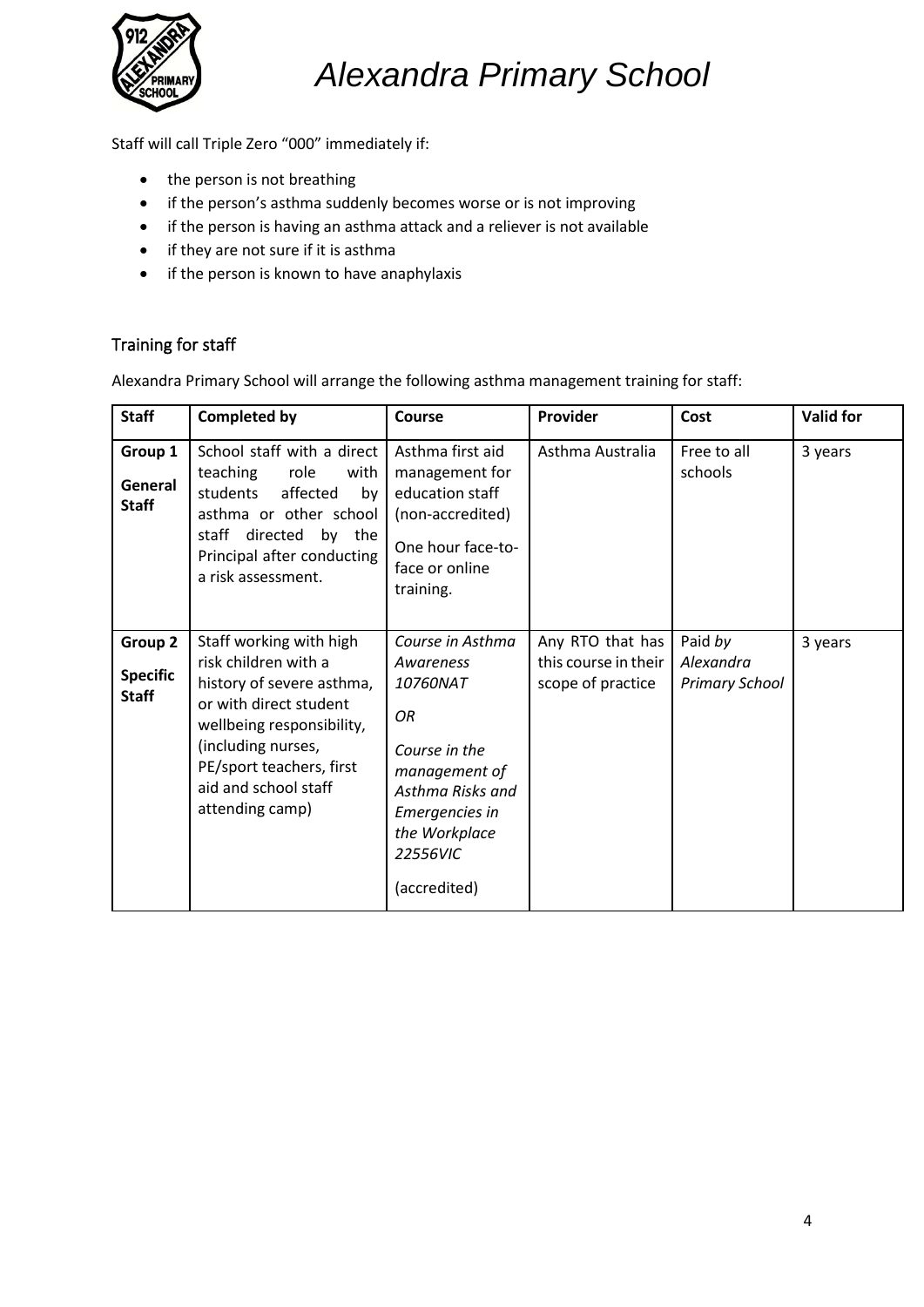

Alexandra Primary School will also conduct an annual briefing for staff on:

- the procedures outlined in this policy
- the causes, symptoms and treatment of asthma
- identities of the students diagnosed with asthma
- how to use a puffer and spacer
- the location of:
	- o the Asthma Emergency Kits
	- o asthma medication which has been provided by parents for student use.

Alexandra Primary School will also provide this policy to casual relief staff and volunteers who will be working with students, and may also provide a briefing if the Principal decides it is necessary depending on the nature of the work being performed.

### Asthma Emergency Kit

Alexandra Primary School will provide and maintain at least two Asthma Emergency Kits. One kit will be kept on school premises at the first aid room and one will be a mobile kit for activities such as:

- yard duty
- camps and excursions.

The Asthma Emergency Kit will contain:

- at least 1 blue or blue/grey reliever medication such as Airomir, Admol or Ventolin
- at least 2 spacer devices (for single person use only) to assist with effective inhalation of the blue or blue/grey reliever medication (Alexandra Primary School will ensure spare spacers are available as replacements). Spacers will be stored in a dust proof container.
- clear written instructions on Asthma First Aid, including:
	- o how to use the medication and spacer devices
	- o steps to be taken in treating an asthma attack
- A record sheet/log for recording the details of an asthma first aid incident, such as the number of puffs administered.

Amanda Westwood will monitor and maintain the Asthma Emergency Kits. They will:

- ensure all contents are maintained and replaced where necessary
- regularly check the expiry date on the canisters of the blue or blue/grey reliever puffers and place them if they have expired or a low on doses
- replace spacers in the Kits after each use (spacers are single-person use only)
- dispose of any previously used spaces.

The blue or blue/grey reliever medication in the Asthma Emergency Kits may be used by more than one student as long as they are used with a spacer. If the devices come into contact with someone's mouth, they will not be used again and will be replaced.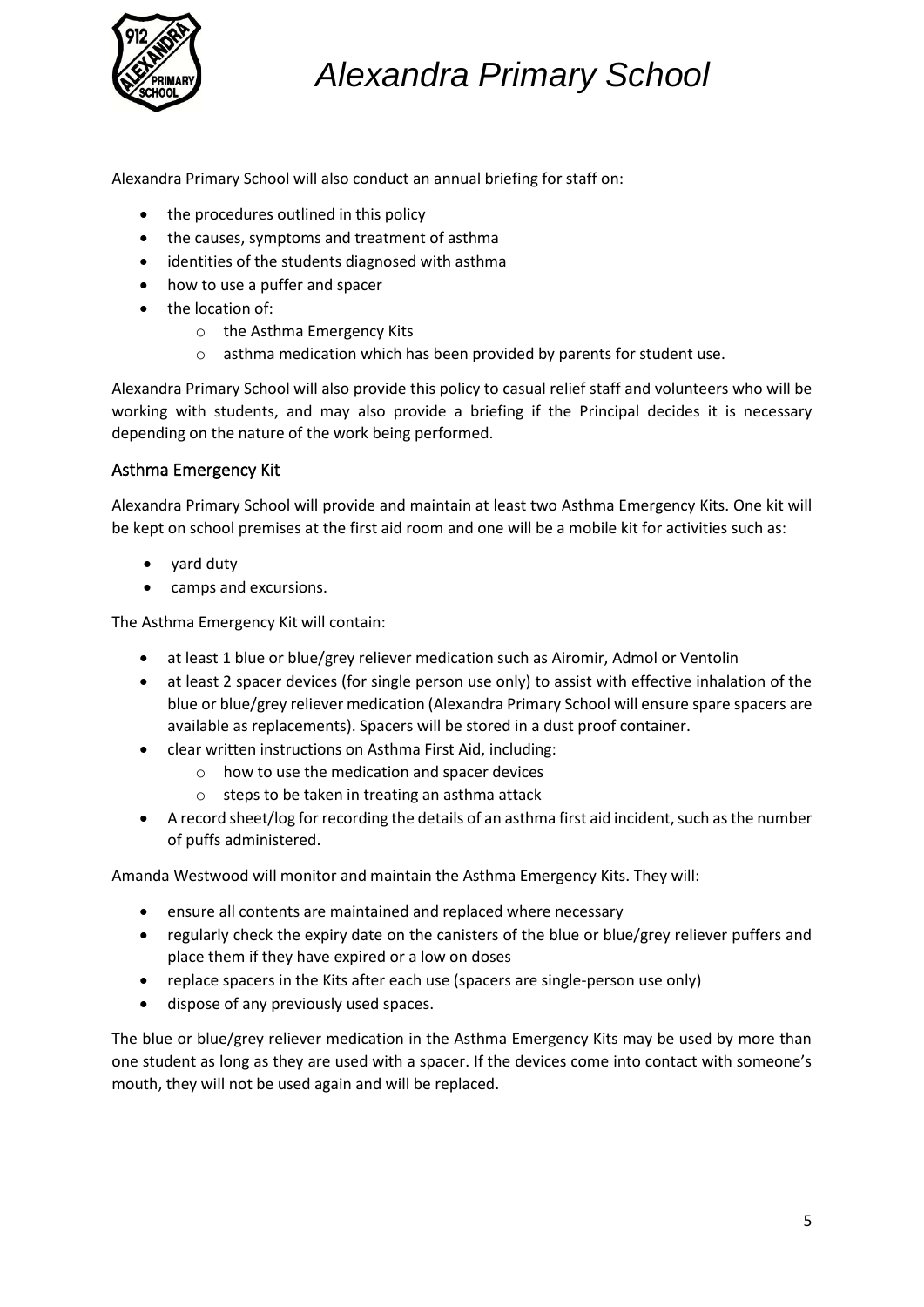

After each use of a blue or blue/grey reliever (with a spacer):

- remove the metal canister from the puffer (do not wash the canister)
- wash the plastic casing
- rinse the mouthpiece through the top and bottom under running water for at least 30 seconds
- wash the mouthpiece cover
- air dry then reassemble
- test the puffer to make sure no water remains in it, then return to the Asthma Emergency Kit.

#### Management of confidential medical information

Confidential medical information provided to Alexandra Primary School to support a student diagnosed with asthma will be:

- recorded on the student's file
- shared with all relevant staff so that they are able to properly support students diagnosed with asthma and respond appropriately if necessary.

#### Communication plan

This policy will be available on Alexandra Primary School's website so that parents and other members of the school community can easily access information about Alexandra Primary School's asthma management procedures.

#### Epidemic Thunderstorm Asthma

Alexandra Primary School will be prepared to act on the warnings and advice from the Department of Education and Training when the risk of epidemic thunderstorm asthma is forecast as high.

### **COMMUNICATION**

This policy will be communicated to our school community in the following ways:

- Available publicly on our school's website (or insert other online parent/carer/student communication method)
- Included in staff induction processes and staff training
- Included in staff handbook/manual
- Discussed at annual staff briefings/meetings
- Included in transition and enrolment packs
- Discussed at parent information nights/sessions
- Hard copy available from school administration upon request